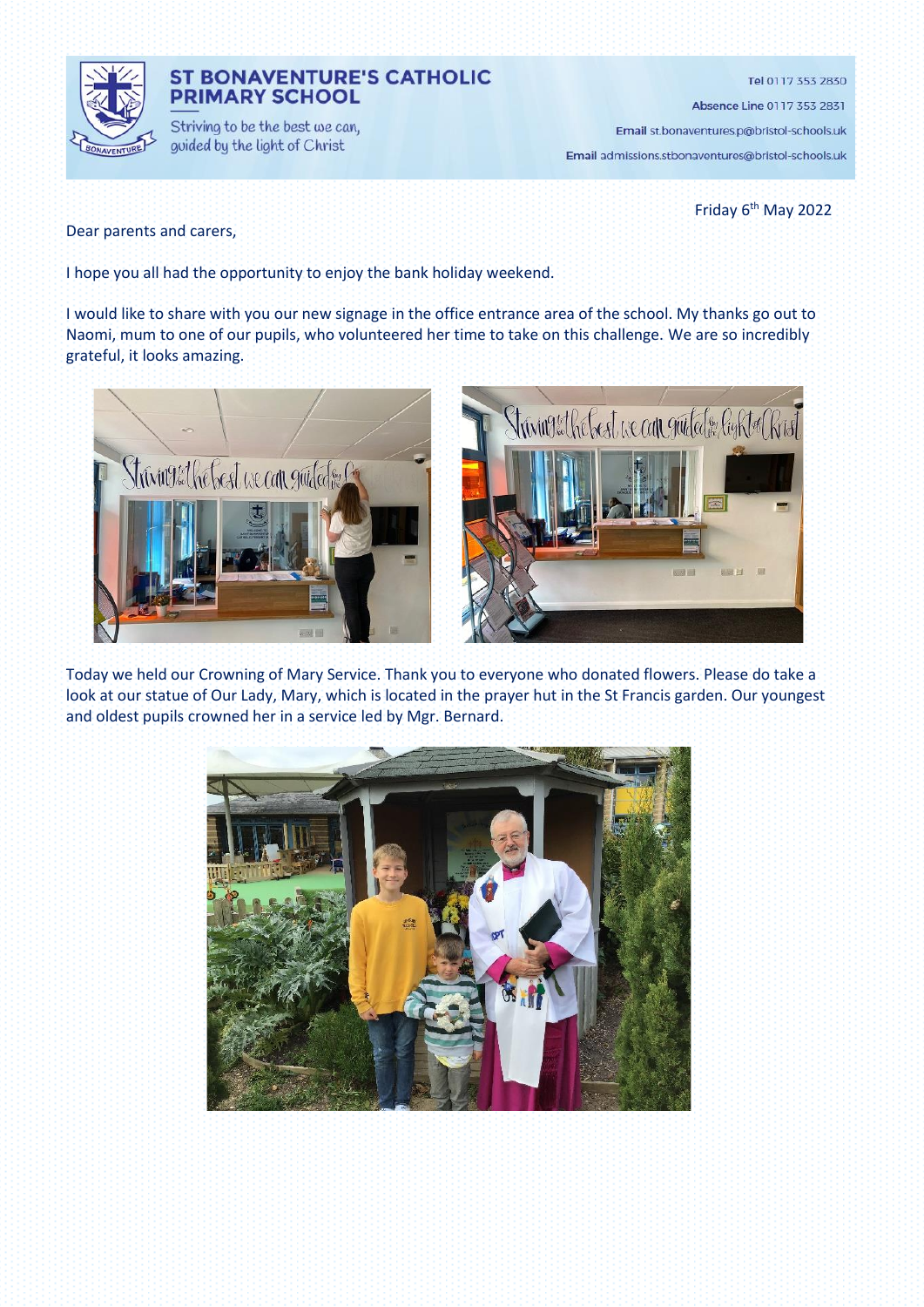KS2 pupils took their flowers to the church and presented them to the statue of Mary.



#### **Summer uniform**

As we are now into the summer term, I would like to remind all parents and carers that your child is able to wear summer school uniform if they would like to. This is a blue gingham dress or grey/navy/black tailored shorts. This isn't compulsory and children can continue to wear their winter uniform if preferred.

Throughout terms 5 and 6 we are continuing to ask children to come to school in their PE kits on days that they have PE or sport after school. If you don't know when you child has PE, please speak to the class teacher or your class rep.

With all this in mind, you may want your child to wear summer sandals/shoes as opposed to trainers. We will officially return to school shoes in September, but if you do want your child to wear a lighter summer shoe please ensure that they wear socks and that the shoe is enough for outdoor play. Thin, strappy sandals often cause accidents. Trainers should continue to be worn on PE days.

#### **Queen's Platinum Jubilee celebrations**

We are planning to celebrate the Queen's Platinum Jubilee in school on Thursday 26th May. We are inviting all children to make a crown at home which they will wear to school on this day. We are planning to hold a Crown procession first thing on the playground and welcome parents staying after drop off to see this at around 9am. We are planning to have a whole school finale at the end of the day where we invite all parents to join us at 2.45pm on the playground. More details will follow.

Best,

mis, Rattantire

Sarah Ballantine Headteacher

# **Events from week commencing: Monday 9 th May 2022 (NEW MENU week 1)**

Monday 9<sup>th</sup> May: Y6 SATS WEEK!

Tuesday 10<sup>th</sup> May: Curriculum information session 4.30pm and 7pm

# **Run for H20**

Mr Davis will again be raising money for Hope International, an amazing water charity, through their 'Run for H20' campaign. He aims to raise a massive £10,000. He will be running 34.5 miles on the Pembrokeshire coastal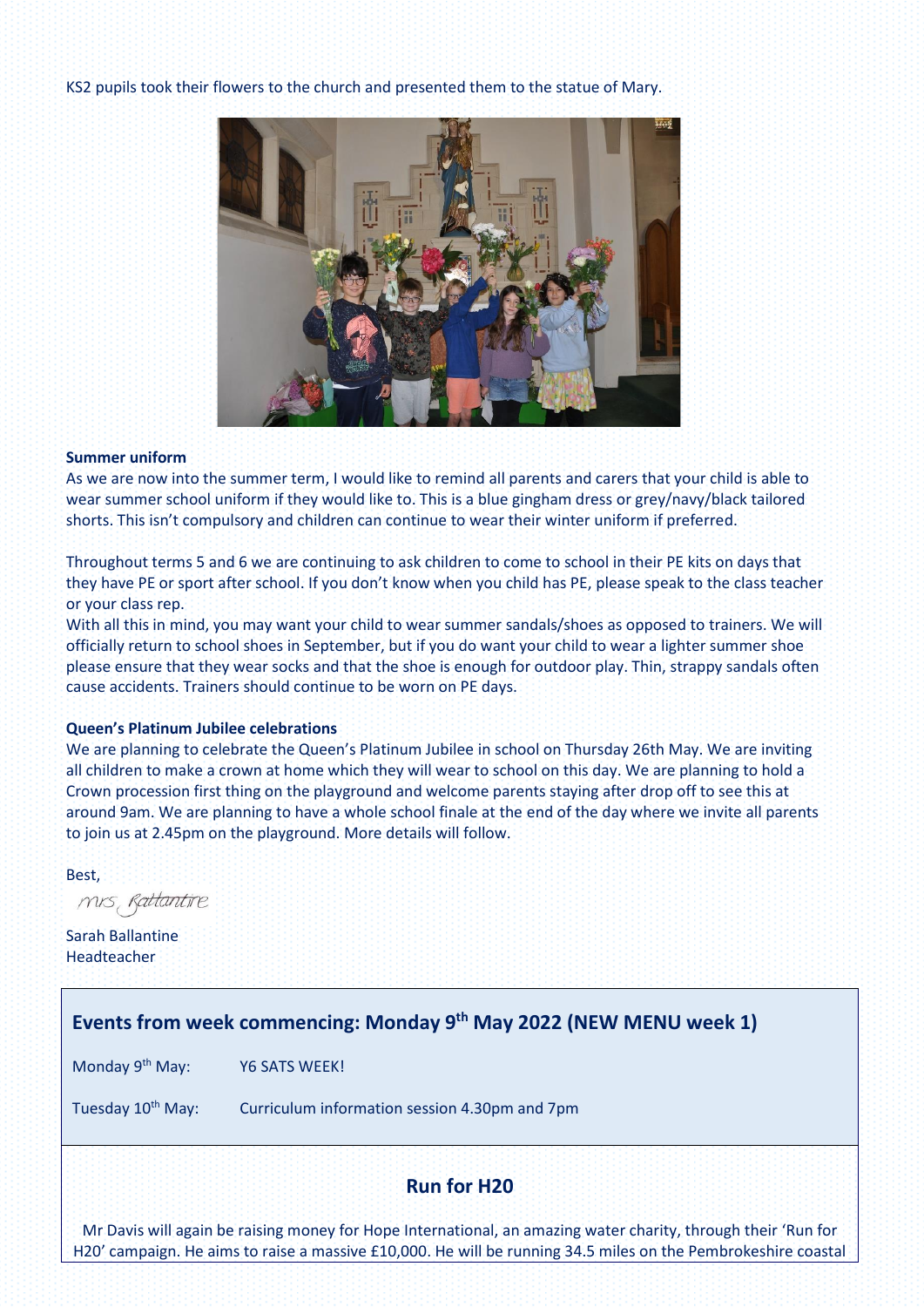### path on Saturday 11<sup>th</sup> June. If you would like to donate, please visit <https://www.stewardship.org.uk/pages/Run4H2O2022>

You can view a video of Pat Lam, Bristol Bears Director of Rugby, here talking about the project and giving a shout out to St Bon's!

[http://www.st-bonaventures.bristol.sch.uk/web/bristol\\_bears\\_director\\_pat\\_lam\\_talks\\_to\\_st\\_bons/607003](http://www.st-bonaventures.bristol.sch.uk/web/bristol_bears_director_pat_lam_talks_to_st_bons/607003)

The children will be able to take part in a sponsored run in school on Friday 20th May to raise money to buy pipeline to provide water for a community in Ethiopia. The sponsorship form is attached to the email with this newsletter and copies have also been sent home.

The sponsorship form includes details of the distances applicable for each year group.

Finally, Mr Davis has been given a Bristol Bears rugby ball which has been signed by all the team members. He will be selling raffle tickets so that this fabulous prize can be won by someone here at St Bon's! We will let you know how you can buy raffle tickets nearer the time of the draw.



# **Drama Club – production dates and ticket sales**

Production dates, all in the school Hall: Tuesday 24<sup>th</sup> May @ 3.30pm - Cast A Wednesday  $25^{th}$  May @ 3.30pm – Cast B Wednesday 25<sup>th</sup> May @ 6.45pm – Cast A Thrusday 26<sup>th</sup> May @ 6.30pm - Cast B

Tickets will be on sale in the school playground before and after school from Monday 9th May.

### **Have your say on the future of our city centre**

Bristol City Council wants to hear your thoughts on what you think the future city centre should look like.

Plans to revitalise the centre of Bristol to make it a more family-friendly, safer, healthier, and greener place are set to be developed in the City Centre Development and Delivery Plan (the Plan).

The Plan will cover a large area of central Bristol, extending from Marlborough Street and the St James Barton roundabout in the north, to Castle Park in the south, Bond Street South in the East and St Augustine's Parade in the west.

It will guide the recovery, regeneration, and transformation of Bristol city centre over the period to 2050. The Plan will involve thinking big about the potential long-term changes to buildings, spaces and streets and the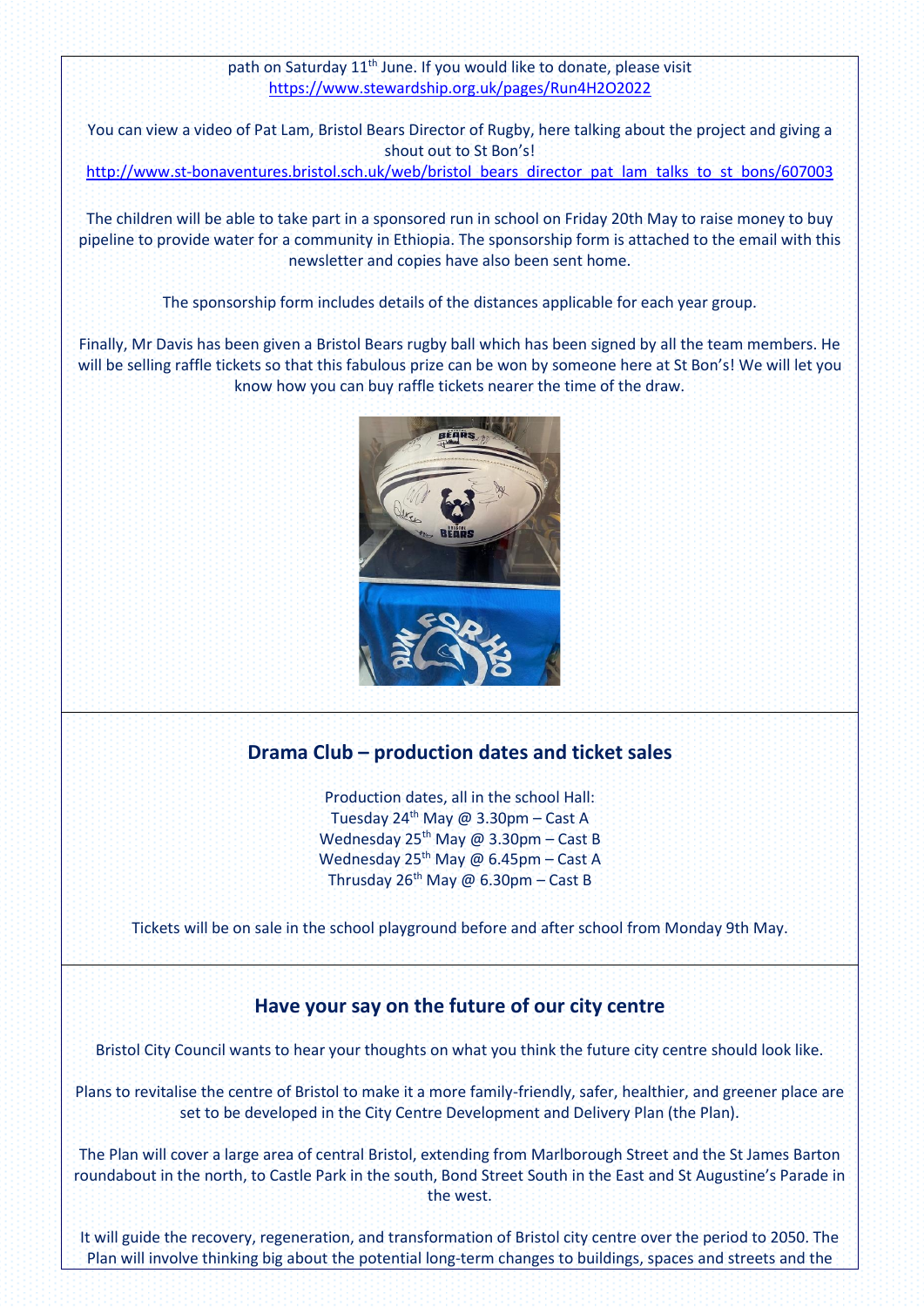way these are used to support a thriving city centre in the context of the current climate and ecological emergency, economic and social pressures.

You can share your views via the online survey which is open until 23 May 2022, or by adding comments to our interactive map. To find out more and give your views visit:<https://citycentrebristol.co.uk/>

# **PTFA News [www.stbonsptfa.com](file:///C:/Users/sophi/Documents/Personal/PTFA/www.stbonsptfa.com)** Facebook – St Bons Parents and Carers Instagram - @stbonsptfa Email – [ptfa.stbons@gmail.com](mailto:ptfa.stbons@gmail.com)



#### **Frozen Fridays are back!**

We hope you're enjoying the return of Frozen Fridays. We will be selling ice-creams and ice-lollies (50p-£1) after school every Friday until the summerl holidays.

Each class will have a week they are responsible for selling – please contact your class rep if you can help on your class's assigned week.

Cash or contactless accepted (minimum £1 for card machine)

#### **Summer Fair 2022 – Date for your diary**

This year's summer fair will be on Sunday 26th June In the weeks to come we will be asking for help to prepare for the fair and asking classes to volunteer to run stalls on the day so please keep an eye out for how you can help. If you have any ideas you'd like to see please let us know.

#### **Hygiene Bank – Volunteers Needed**

Residents of Egerton Road have been coordinating food parcels and a hygiene bank for families requiring assistance at St Bons. This initially started during the pandemic but ongoing support is needed. The current coordinator is asking for someone (or a small team of people) from the school community to assist her. If you are interested in learning more, we can put you in touch with the current coordinator.

#### **New Secretary Needed!**

Our current wonderful secretary Lu Griffiths will be standing down at the AGM next year. It would be great if we would get a new recruit in place now who could shadow Lu from now and learn the ropes ready to take over. Please let us know if interested.

#### **Second-Hand Uniform**

If you are in need of uniform or have any donations (branded and in good condition) please email [ptfauniformrep@gmail.com](mailto:ptfauniformrep@gmail.com)

### **Elephant day charity fundraiser**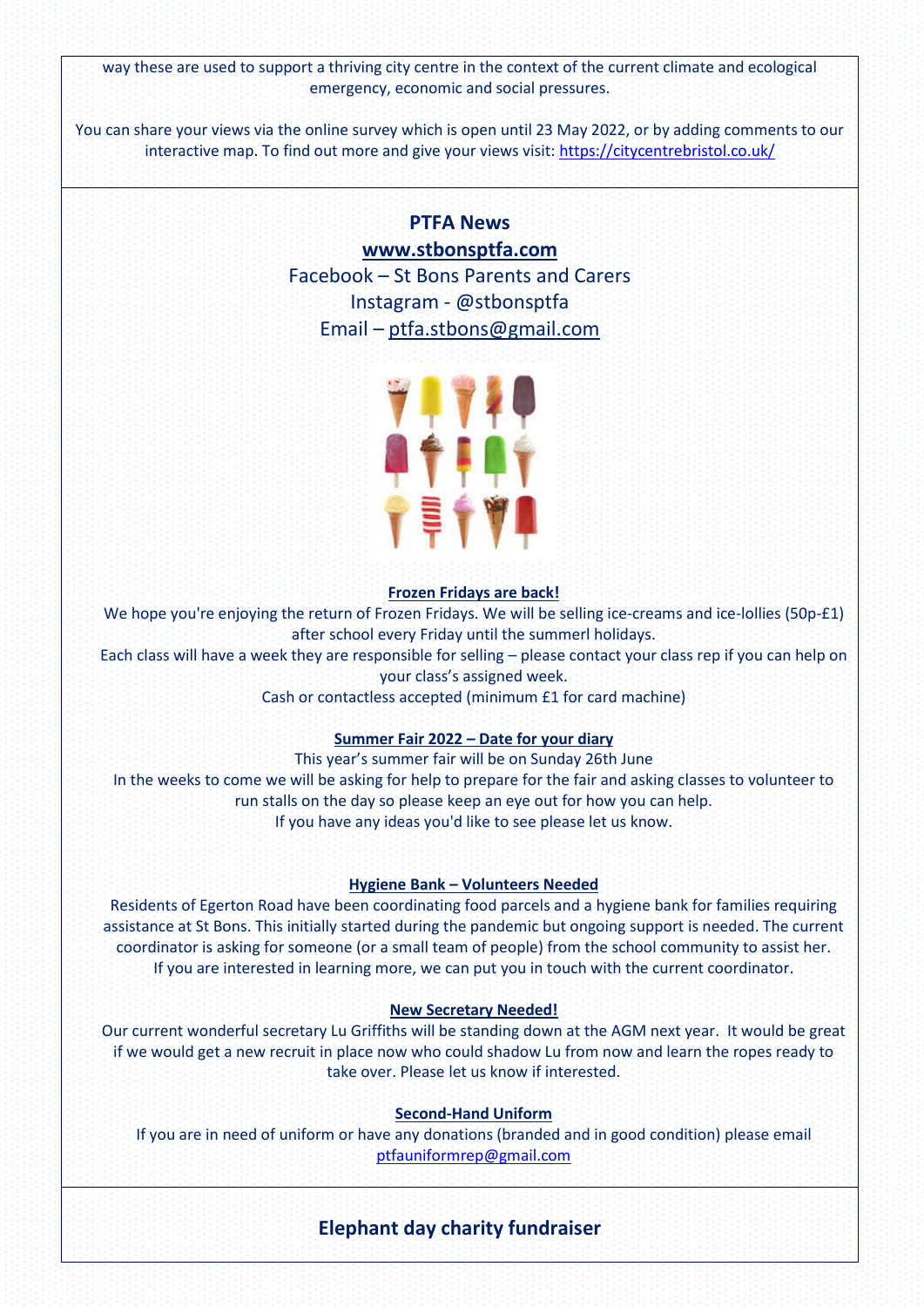Last week's dress down day in aid of WWF raised a magnificent £213.84. Well done to the children in Year 6 for organising it.

### **Community Food Pantry - update**

The Community Food Pantry is a way of providing free, nutritious and long-life food for anyone in need in the local area. Anyone can take food from the small shelving unit at the back of St Bonaventure's Church which is kept regularly stocked by volunteers, using donations of food and money given generously by you.

Our partnership with AidBox Community, the Bristol charity which supports refugees coming to the city, is still going strong. We're currently donating over 100 items a week for their 'free shop' down in Montpelier. We've also had an amazing response to our appeal for school uniforms for Ukrainian refugees: more than 175 items have already been donated! A massive thanks to Moira for washing them all, and to Becky and Kate for sorting and storing the donations.

Thanks to your continued kindness and support, as well as collaborating with ABC, we're also able to keep a really good stock of food in the original pantry in St Bon's Church. Food is regularly being taken and in increasing amounts, so it's clear there are people in need who are relying on your generosity to get through difficult times.

#### **How can I help?**

We are incredibly grateful for any food you can give. Any amount at all is helpful, even one packet, box or bottle of something - so please consider putting an extra couple of items in your weekly shop. Here are the items we're most in need of at the moment:

> cooking oil (any kind) coffee tea tinned tuna tinned fruit sugar flour oat cakes crackers muesli bars rice **biscuits** pasta sauce (but not pasta bake) jam deodorant washing up liquid sanitary towels

#### Please DO NOT donate:

Fresh food (we can't safely store it and it will go to waste) Tinned meat meals Tinned meatballs

#### **Where do I leave food donations?**

Please put **food donations** either in the **clear box labelled "Community Food Pantry Donation Box"** at the **back of the church** or in the **box outside the front door of the Presbytery.**

#### **How do I donate money?**

There is a "Food Pantry" button on the Donation Point inside the church if you would like to make monetary donations by card. Or you can give cash to Mgr Massey or put it in an envelope through Jenny Glester's door at 57 Egerton Road.